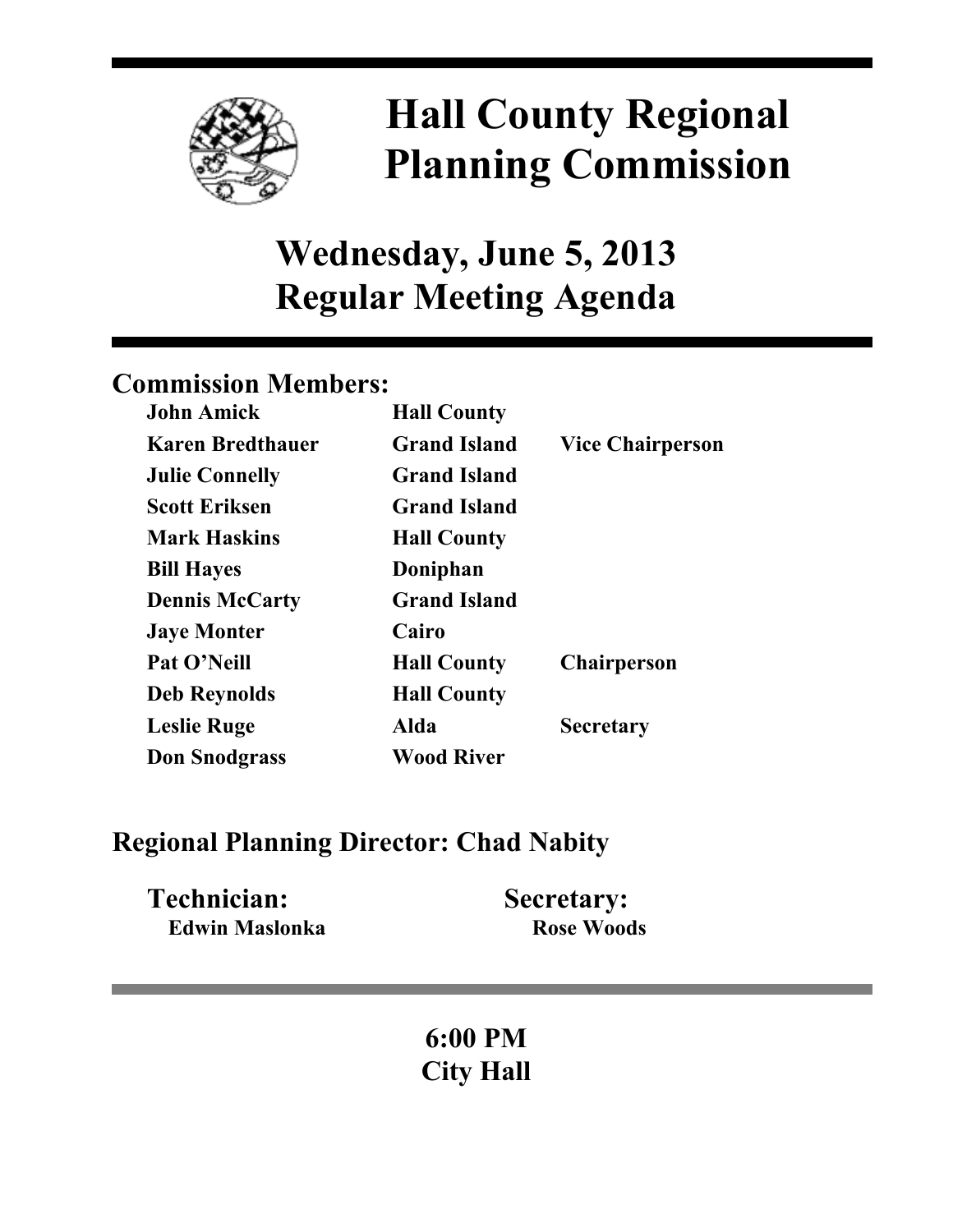#### **Call to Order**

#### **Roll Call**

#### **A - SUBMITTAL OF REQUESTS FOR FUTURE ITEMS**

Individuals who have appropriate items for City Council consideration should complete the Request for Future Agenda Items form located at the Information Booth. If the issue can be handled administratively without Council action, notification will be provided. If the item is scheduled for a meeting or study session, notification of the date will be given.

#### **B - RESERVE TIME TO SPEAK ON AGENDA ITEMS**

This is an opportunity for individuals wishing to provide input on any of tonight's agenda items to reserve time to speak. Please come forward, state your name and address, and the Agenda topic on which you will be speaking.

#### **DIRECTOR COMMUNICATION**

This is an opportunity for the Director to comment on current events, activities, and issues of interest to the commission.

#### **- - - - SPECIAL ITEMS**

**-1** Hazard Mitigation Process

#### **A - A - AGENDA**

A1 Agenda

#### **F - F - PUBLIC HEARING**

| Redevelopment Plan Area 11 |
|----------------------------|
| Redevelopment Plan Area 12 |

#### **J - J - CONSENT AGENDA**

**J1** Final Plats